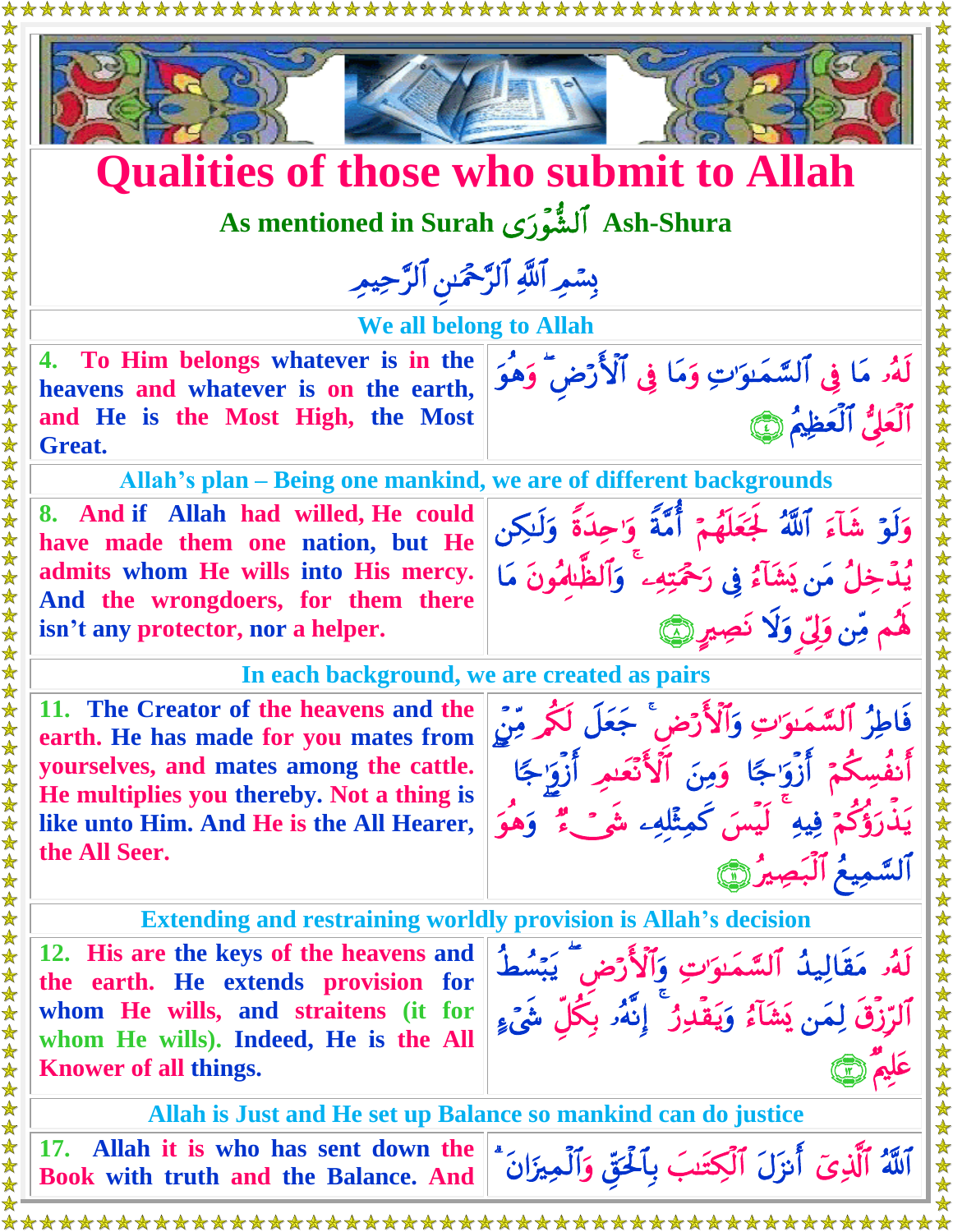**what will make you know, perhaps the Hour is near.**  وَمَا يُدَّرِيكَ لَعَلَّ ٱلسَّاعَةِ قَرِيبٌ **Allah is the Absolute Provider to His creation 19. Allah is Subtle with His slaves. He provides for whom He wills. And He is the All Strong, the All Mighty.**  آللَّهُ لَطِيفٌ بِعِبَادِهِۦ يَرْزُقُ مَن يَشَأْءُ ۖ وَهِوَ ٱلْقَوِئِ ٱلْعَزِيزُ ١ **Man's choice to strive for worldly life or for Hereafter 20. Whoever desires the harvest of the Hereafter, We give him increase in its harvest. And whoever desires the harvest of the world, We give him thereof, and for him there is not any portion in the Hereafter.**  مَن كَانَبَ يُرِيدُ حَرْثَ ٱلْأَخِرَةِ نَزِدٌ لَهُۥ فِي حَرَّثِهِۦ ۗ وَمَن كَانَ ۗ يُرِيدُ حَرَّثَ ٱلدَّنْيَا نُؤْتِهِۦ مِنْهَا وَمَا لَهُۥ فِي ٱلْأَخِرَةِ مِن نَصِيب  $\begin{pmatrix} 1 \\ 1 \end{pmatrix}$ **When man errs, Allah forgives 25. And He it is who accepts repentance from His slaves, and He pardons the evil deeds, and He knows what you do.**  وَهُوَ ٱلَّذِي يَقْبَلُ ٱلتَّوْبَةَ عَنْ عِبَادِهِۦ وَيَعْفُواْ عَنِ ٱلسَّيِّعَاتِ وَيَعْلَمُ مَا تَفْعَلُونَ ۖ  $\begin{pmatrix} 1 & 1 \\ 1 & 1 \end{pmatrix}$ **When man calls, Allah responds 26. And He answers (the supplication of) those who believe and do righteous deeds, and increase for them from His bounty. And the disbelievers, for them will be a severe punishment.** وأ وعملوا وَيَسْتَجِيبُ ٱلَّذِينَ ءَامَدُ الصَّلحَنتِ وَيَزِيدُهُم مِّن فَضَّلِهِء وَالْكُنْفِرُونَ هُمْ عَذَابٌ شَدِيدٌ (ْ﴾ **If given unrestricted provision, man will become a tyrant 27. And if Allah had extended the provision for His slaves, they would have committed tyranny on the earth, but He sends down by the measure what He wills. Indeed He is, of His slaves, Informed, Seer.** \* وَلَوْ بَسَطَ ٱللَّهُ ٱلرِّزْقَ لِعِبَادِهِۦ لَبَغَوَاْ فِي الأرْض وَلَٰكِن يُنَزِّلُ بِقِدَرٍ مَّا يَشَأْءُ ۖ إِنَّهُۥ بعِبَادِهِۦ خَبِيرٌ بِصِيرٌ (٣) **When man despairs, Allah spreads His mercy 28. And He it is who sends down the rain after when they had despaired, and**  وَهُوَ ٱلَّذِي يُنَزِّلُ ٱلْغَيْثَ مِنْ بَعْدِ مَا قَنَطْ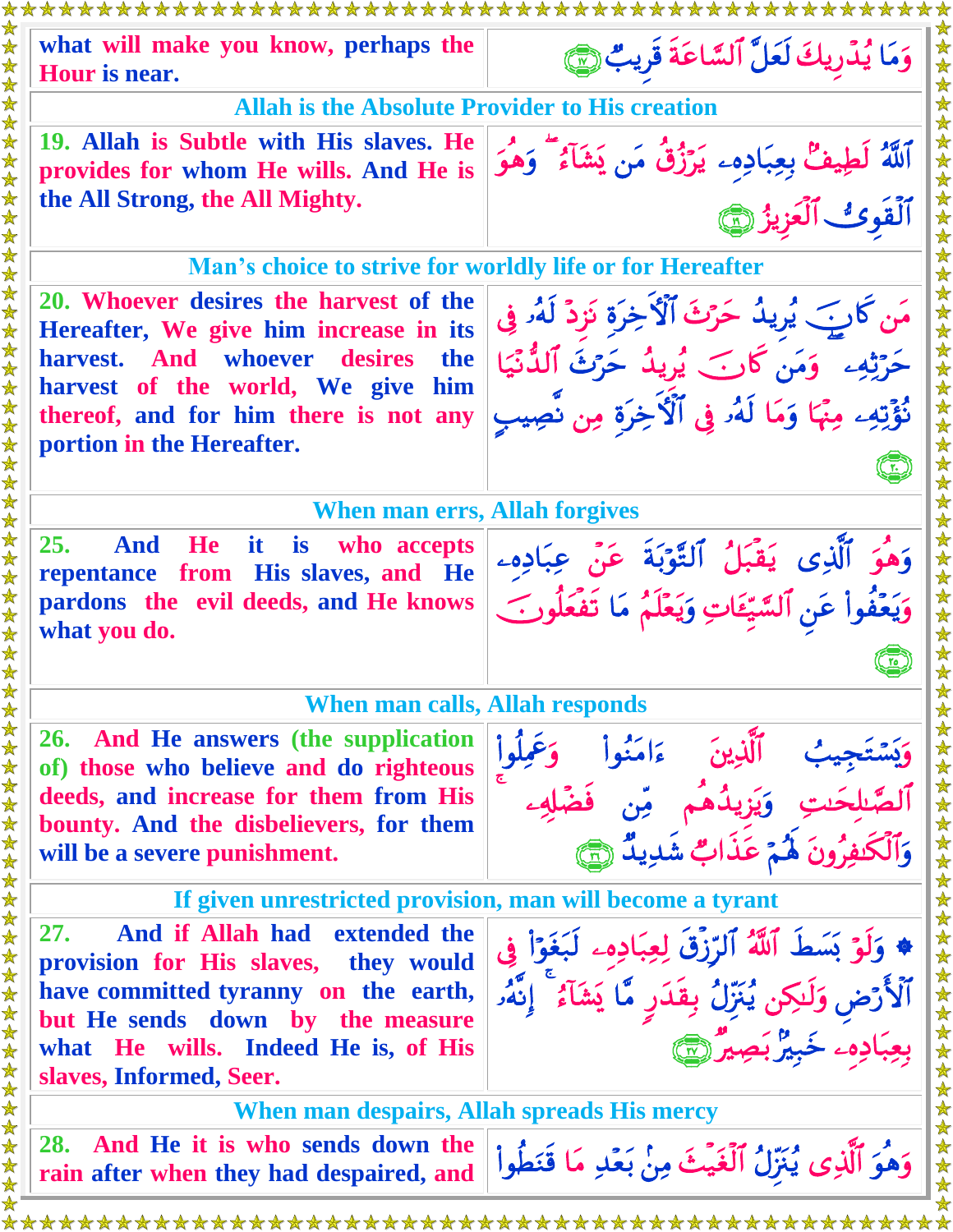| He spreads out His mercy. And He is the<br><b>Protector, the Praiseworthy.</b>                                                                                                                                    | وَيَنشُرُ رَحْمَتَهُۥ ۚ وَهُوَ ٱلْوَلِّ ٱلْحَمِيدُ ۞                                                                                                                |
|-------------------------------------------------------------------------------------------------------------------------------------------------------------------------------------------------------------------|---------------------------------------------------------------------------------------------------------------------------------------------------------------------|
| <b>Calamity is the earnings of man's own hands - Allah forgives much</b>                                                                                                                                          |                                                                                                                                                                     |
| <b>30.</b><br>And whatever befalls you<br><b>of</b><br>misfortune, it is for what your hands<br>have earned. And He forgives much.                                                                                | وَمَآ أَصَـٰبَكُم مِّن مُّصِيبَةٍ فَبِمَا كَسَبَتْ<br>أَيْدِيكُمْ وَيَعْفُواْ عَن كَثِيرٍ هِيَ                                                                      |
| Worldly enjoyments are brief – Hereafter is ever lasting                                                                                                                                                          |                                                                                                                                                                     |
| 36. So whatever of things you have been<br>given is an enjoyment of the life of the<br>world. And that which is with Allah is<br>better and more lasting for those who<br>believe and upon their Lord they trust. | فَمَآ أَوتِيتُم مِّن شَىۡء فَمَتَنعُ ٱلۡحَيَوٰةِ ٱللَّٰٓنَيَا ۖ<br>وَمَا عِندَ ٱللَّهِ خَيْرٌ وَأَبْقَىٰ لِلَّذِينَ ءَامَنُواْ<br>وَعَلَىٰ رَبِّمْ يَتَوَكَّلُونَ ١ |
| Allah's slaves avoid sins and forgive                                                                                                                                                                             |                                                                                                                                                                     |
| 37. And those who avoid the greater sins<br>and indecencies, and when they are<br>angry, they forgive.                                                                                                            | وَٱلَّذِينَ ۚ يُجَتَّنِبُونَ كَبَتِيرَ ٱلۡإِثۡمِ وَٱلۡفَوَاحِشَ<br>وَإِذَا مَا غَضِبُواْ هُمْ يَغْفِرُونَ (٢                                                        |
| Allah's slaves respond His call, pray and practice mutual counsel                                                                                                                                                 |                                                                                                                                                                     |
| 38. And those who answer the call of<br>their Lord and establish prayer, and                                                                                                                                      | وَٱلَّذِينَ ٱسۡتَجَابُوا۟ لِرَبِّهِمۡ وَأَقَامُوا۟ ٱلصَّلَوٰةَ                                                                                                      |
| whose affairs are a matter of counsel<br>among them, and from what We have<br>provided them, they spend.                                                                                                          | رُهُمْ شُورَيْ بَيْنَهُمْ                                                                                                                                           |
| <b>Allah's slaves defend against tyranny</b>                                                                                                                                                                      |                                                                                                                                                                     |
| 39. And those who, when tyranny strikes<br>them, they defend themselves.                                                                                                                                          | وَٱلَّذِينَ إِذَآ أَصَابَهُمُ ٱلۡبَغۡىُ هُمۡ يَنتَصِرُونَ رَبَّيَ                                                                                                   |
| <b>Recompense of evil permitted - Forgiving and reconciliation is better</b>                                                                                                                                      |                                                                                                                                                                     |
| 40. And the recompense for an evil is an<br>evil one like it. Then whoever forgives<br>and makes reconciliation, so his reward<br>is from Allah. Indeed, He does not like<br>wrongdoers.                          | فَمَنْ عَفَا<br>: فَأَجْرُهُ مِ عَلَى ٱللَّهِ ۚ إِنَّهُۥ لَا يُجِبُّ                                                                                                |
| But no blame in revenge when wrong is done                                                                                                                                                                        |                                                                                                                                                                     |
| 41. And whoever takes revenge after he<br>has suffered wrong, then for such, upon                                                                                                                                 | وَلَمَنِ ٱنتَصَرَ بَعۡدَ ظُلَّا<br>عَلَيۡمَ مِّن سَبِيل (۩)                                                                                                         |
| them is not any way (blame).                                                                                                                                                                                      |                                                                                                                                                                     |